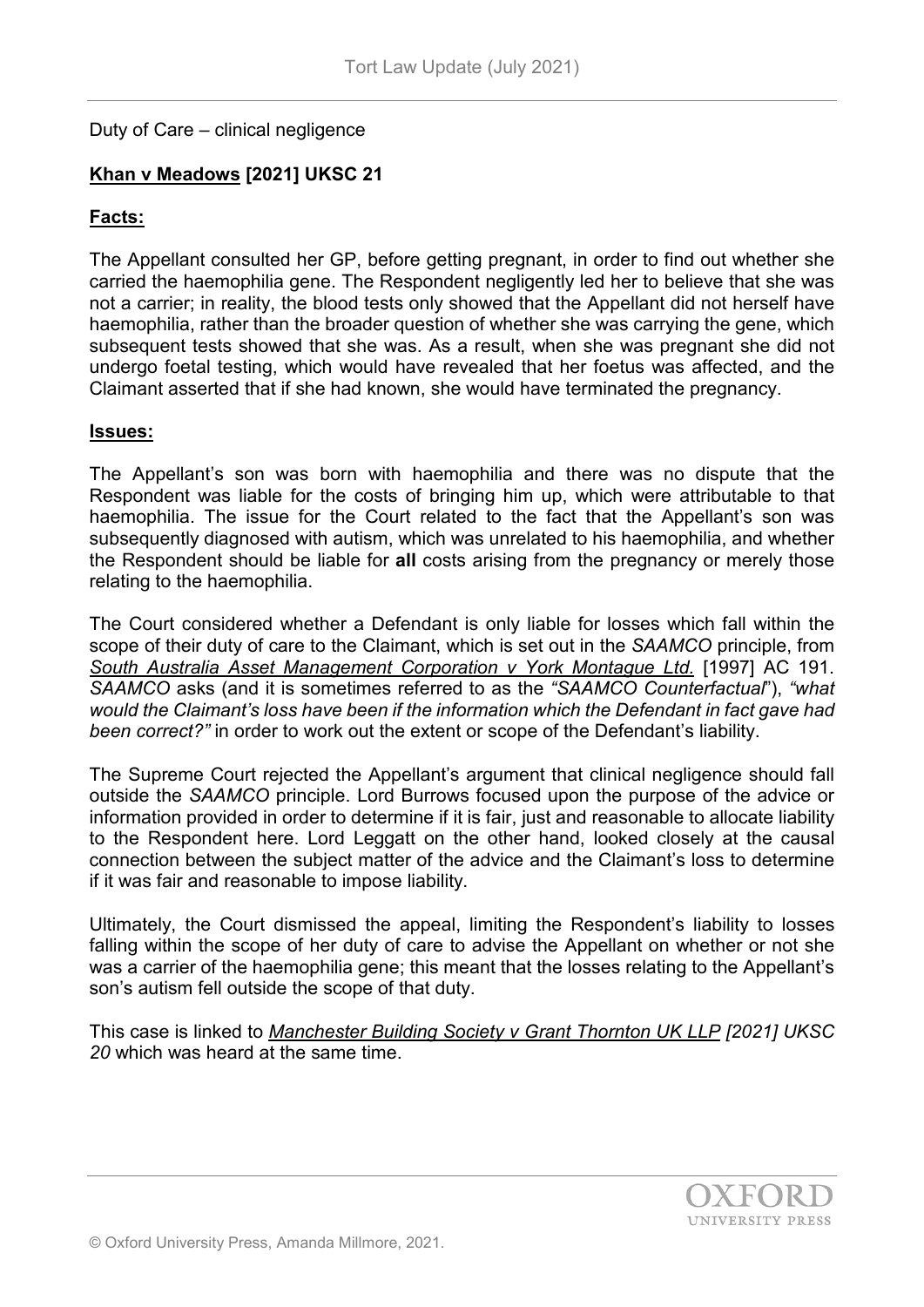# Duty of Care - professional advisers

# **Manchester Building Society v Grant Thornton UK LLP [2021] UKSC 20;**

# **Facts:**

The Respondents audited the accounts of the Appellant building society. Annually between 2006 and 2013 the Respondents negligently advised the Appellants that they could use a method known as "hedge accounting" to prepare their accounts, which would be considered to give a true and fair representation of the financial position of the society. Relying upon the Respondents' advice, the Appellants employed a strategy of swapping long term interest rates as a "hedge" against the costs of borrowing money in order to fund aspects of its mortgage business. This strategy effectively hid the true capital position of the Appellant society. When the Respondents realised their error in 2013, the Appellants had to restate their accounts which caused them difficulties with reduced assets and insufficient capital to meet their regulatory requirements; this resulted in the Appellants closing out early the contracts relating to interest rate swaps at a cost of £32million.

### **Issues:**

This case is linked to the Supreme Court decision in *Khan v Meadows [2021] UKSC 21* which considered the application of the *SAAMCO* principle in relation to clinical negligence. Here the Supreme Court were considering the scope of the duty of care in the context of professional accountancy advice.

Lord Burrows focused upon whether the factually caused loss is within the scope of the duty of care (avoiding discussions about "duty nexus" which appear in the judgments of Lord Hodge and Lord Sales). Lord Leggatt emphasised the role of causation when considering the scope of duty principle; whether there is a sufficient causal relationship between, *"what made the information or advice wrong and the loss"* (paragraph 96, per Lord Leggatt).

The Supreme Court allowed the appeal, holding that the £32m loss fell within the scope of the duty of care assumed by the Respondents in light of the purpose of the Respondents' advice on the use of "hedge accounting". In reality, the damages were reduced by 50% due to a finding of contributory negligence.

The practical implications of this decision for professional advisers, are that it would be wise for those advisers to specify the *purpose* for which they are advising, and what risks the duty of care is being mitigated against by this advice and ensure that these are reflected in any written agreement when they are engaged.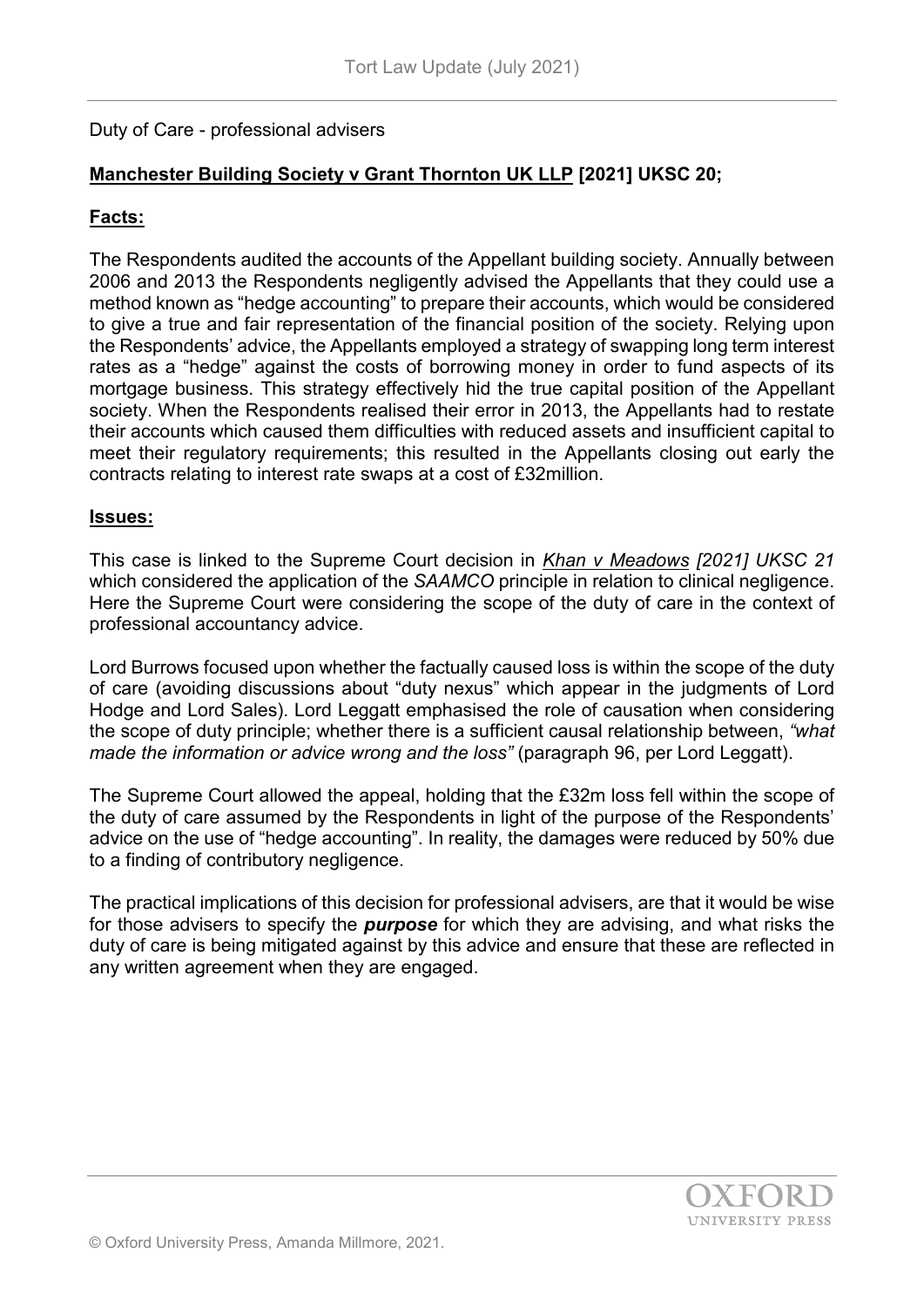Nuisance / Defences - Limitation

## **Harrison Jalla & Others v Shell International Trading & Shipping Co. & Another [2021] EWCA Civ 63**

### **Facts:**

The Appellants were individuals and communities living and working along a stretch of the Nigerian coast. The Bonga oil field lies 120kms off the Nigerian coast, in 2011, a flexible flowline and mooring buoy ruptured there; the Respondents who were responsible for the pipeline, turned it off within 6 hours. The oil spilled led to oil damage along the shoreline; for most Claimants this happened shortly after the spill, but for those living in one of the delta channels further away from the source of the spill, the timing was much later. The damage continued while the oil remained on the land. This oil damage affected, amongst other things, the fishing and farming on that land, as well as drinking water and mangrove woods that were used for energy.

#### **Issues:**

What is a continuing nuisance? This question was one of principle for the Court of Appeal. They considered whether the claim in nuisance accrued when actionable damage was suffered along the shoreline or whether there was a continuing cause of action in nuisance while the oil remained on the Appellants' land. This was relevant to the claim because it linked to whether claims were statute-barred due to limitation (which is 6 years for nuisance).

Coulson LJ surveyed the leading authorities on the issue and concluded that this was **not** a case of continuing nuisance but a single cause of action which, as a matter of law, was completed when the damage occurred to the land rather than when the spill occurred. The Claimants only acquired a cause of action when the oil spill arrived on their land, which would vary depending on where they were located.

To help with understanding continuing nuisance, Coulson LJ referred to the classic example of a tree roots case (at paragraph 54), where the tree roots spread under neighbouring land and undermine the neighbour's house foundations. The landowner remains liable until they abate the nuisance by cutting down or severely pruning the tree. The nuisance is continuing as a state of affairs either deliberately or by omission. This contrasts with a one-off act or omission causing an oil spill; using the language of the older authorities, it could be classed as an "isolated escape" (paragraph 55, per Coulson LJ).

This is an important environmental nuisance decision. The Court of Appeal were keen to distinguish the colloquial, non-legal use of the word nuisance from the legal cause of action, and to make clear that nuisance is not equated with physical damage or harm; similarly continuing damage is not synonymous with a continuing cause of action in nuisance (paragraph 68). One rationale for this is that it could lead to unending liability and difficulties for firms in identifying future liabilities with any certainty from a one-off spill, which would render the Limitation Act ineffective.

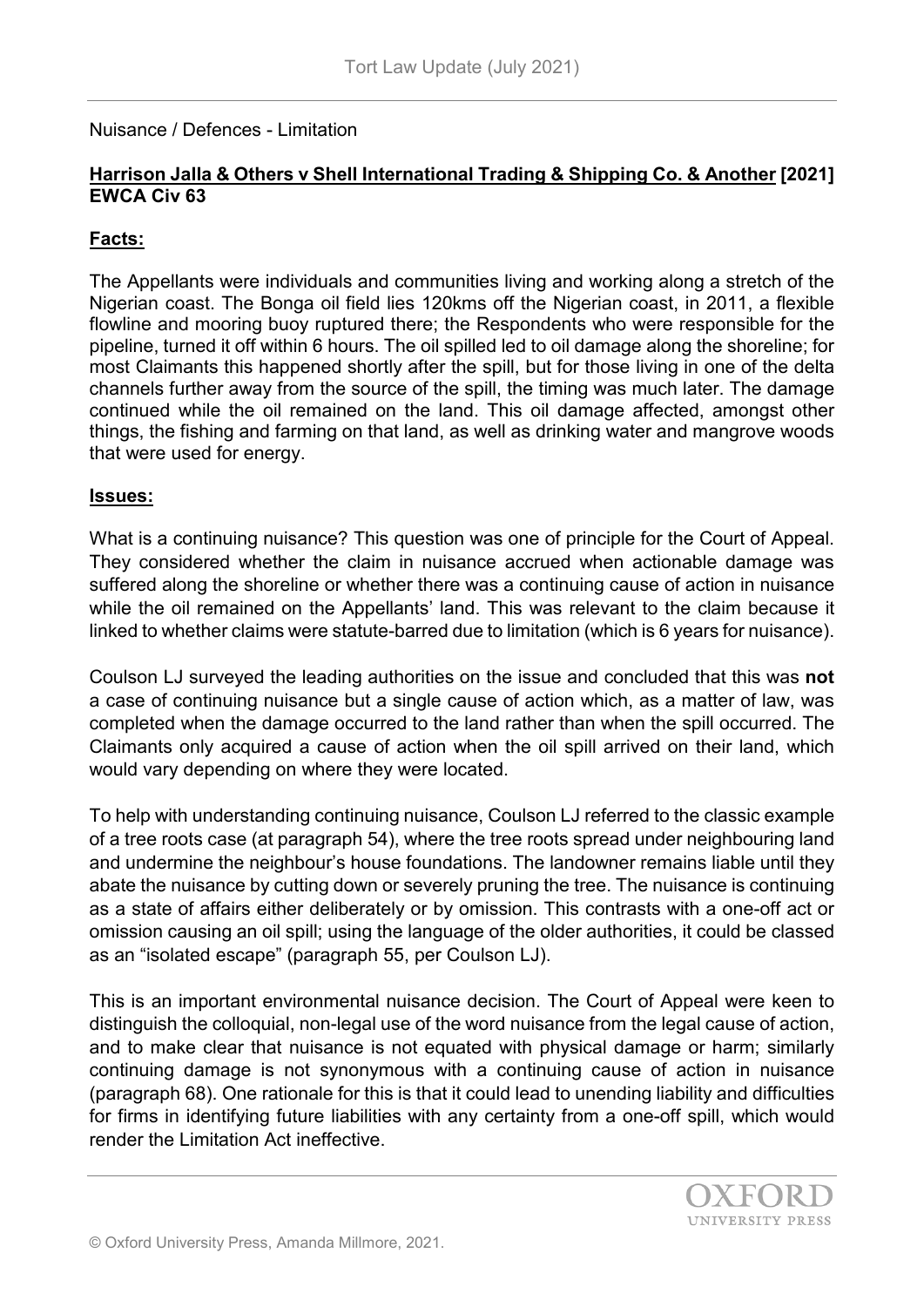# Vicarious Liability

# **The Trustees of the Barry Congregation of Jehovah's Witnesses v BXB [2021] EWCA Civ 356**

# **Facts:**

The Claimant was a member of the Jehovah's Witnesses' Barry Congregation in 1990 when she was raped by a man called Mark Sewell. Sewell was a ministerial servant and subsequently became an elder of the congregation; this resulted in a criminal conviction and sentence of imprisonment. The Claimant brought a claim for damages due to her injuries and episodes of depression and post-traumatic stress disorder. She brought her claim against the Appellant trustees amongst others claiming that they were vicariously liable for Sewell's torts.

### **Issues:**

This case is a useful consideration of the extent of vicarious liability where there is a claim in relation to historical sexual abuse of an adult.

The Court of Appeal carries out a useful survey of relevant authorities in this area of law and concluded that Sewell's position as an elder was crucial to the question of vicarious liability. *"Elders were integral to the organisation, the nature of their role was directly controlled by it and by its structure. The judge was entitled to conclude that the relationship between elders and the Jehovah's Witnesses was one that could be capable of giving rise to vicarious liability."* (paragraph 81, per Nicola Davies LJ). This effectively resolved the question posed by the "close relationship" test of Lord Phillips in the *Christian Brothers* case and confirmed the question of vicarious liability.

The dicta of Males LJ is also helpful, as he considered the role and power relationship between Sewell and the Claimant and its importance in the circumstances surrounding the rape.

The Court of Appeal did not find compelling the arguments that it should make a difference that the Claimant was an adult at the time of the rape, rather than being a child victim of sexual abuse as in many of the other authorities. They noted that adults may also be susceptible to the risk of abuse in relationships of responsibility, power and moral authority and were worthy of the protection of the Courts. The Court observed that this was particularly so where the faith promoted, *"a culture of unquestioned obedience to religious leaders"* (paragraph 107, per Bean LJ).

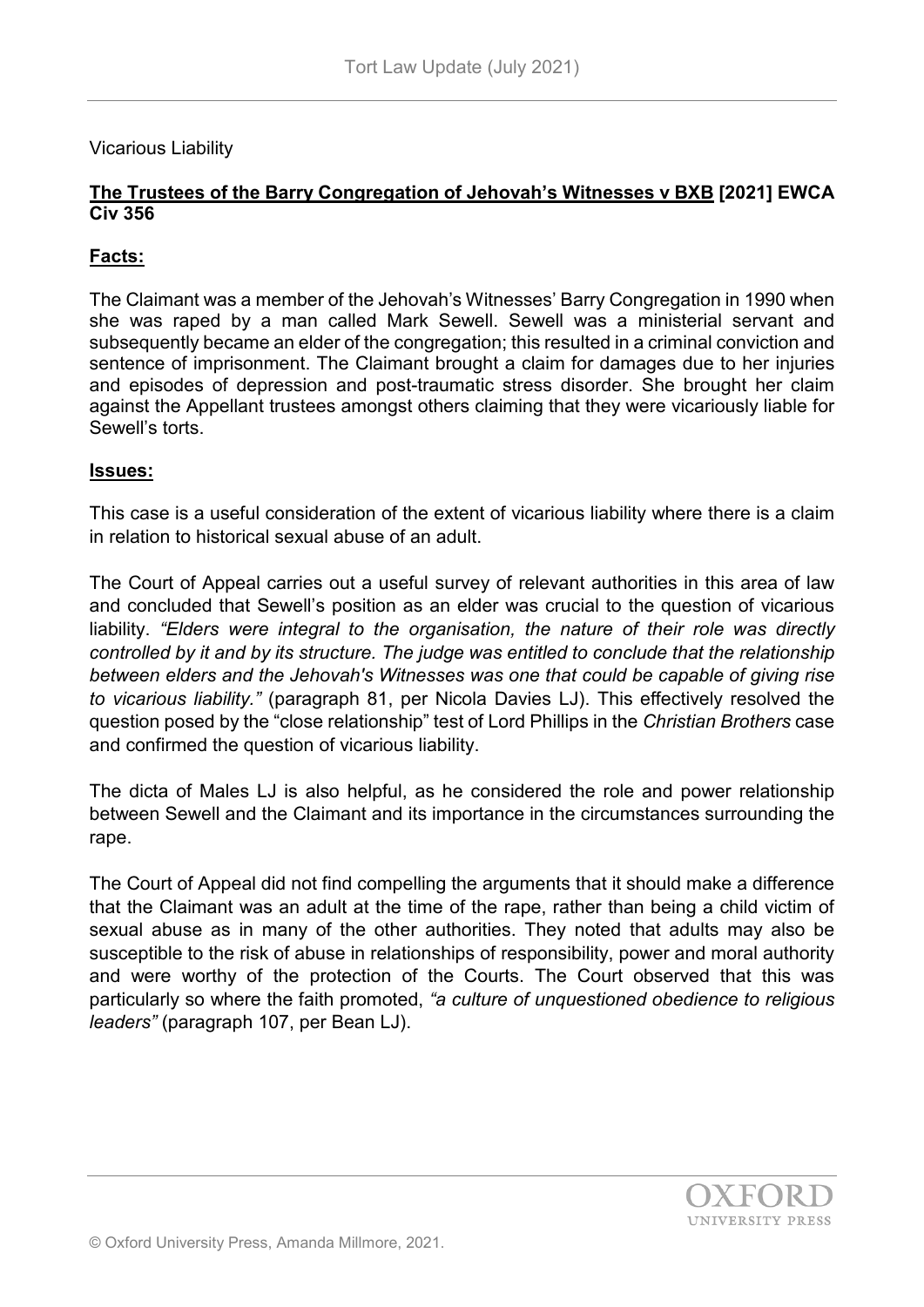# Vicarious Liability/Breach of Statutory Duty

# **SKX v Manchester City Council [2021] EWHC 782 (QB)**

### **Facts:**

The Claimant had been placed by the Defendant local authority in a private children's home in the 1980s and brought a claim for damages for personal injuries alleging that they were the victim of historical sexual abuse by one of the children's home employees.

The claim was twofold, that either the local authority was vicariously liable for the acts of the employee of the private care home and in the alternative that the Claimant was owed a nondelegable statutory duty of care to the Claimant under s.2 Child Care Act 1980 (now repealed but in force at the time of the alleged abuse and replaced by similar statutory duties within the Children Act 1989).

#### **Issues:**

#### Vicarious Liability

This was an interesting case, following a number of authorities in which the doctrine of vicarious liability has been incrementally extended beyond the simple employer/employee relationship to relationships which are "akin to employment" (per Lady Hale in *Various Claimants v Barclays Bank* [2020] UKSC 13). Cavanagh J considered the facts and concluded that there was no relationship "akin to employment" as the wrongdoing employee was carrying out an independent business on behalf of a third party (the children's home operator); that business was vicariously liable for his actions, but the local authority was not.

In particular, the Court distinguished the case of *Armes v Nottinghamshire County Council* [2017] UKSC 60, where a foster parent wrongdoer was in a relationship akin to employment with the local authority as they did not carry out an independent business; unlike the facts of this case, there was no company in between. Therefore, the Defendant local authority was not vicariously liable for the children's home employee's actions.

#### Non-Delegable Duty

Cavanagh J then considered the non-delegable duty question and again looked for guidance from the Supreme Court decision in *Armes*. His view was that the local authority's duty extended so far as to arrange, supervise and pay for the child's day to day care, but there was no further duty to ensure that care was taken for the Claimant once he was placed with the third-party private children's home.

The Defendant local authority had therefore discharged its duty by placing the Claimant appropriately and did not owe a non-delegable duty to provide daily care for and protect the Claimant once he was placed in the care of the private children's home and was therefore not liable to the Claimant.

This decision is interesting as it shows that the widening of duties in these historical sexual abuse cases is not without limits, and that *Armes* (which related to local authority foster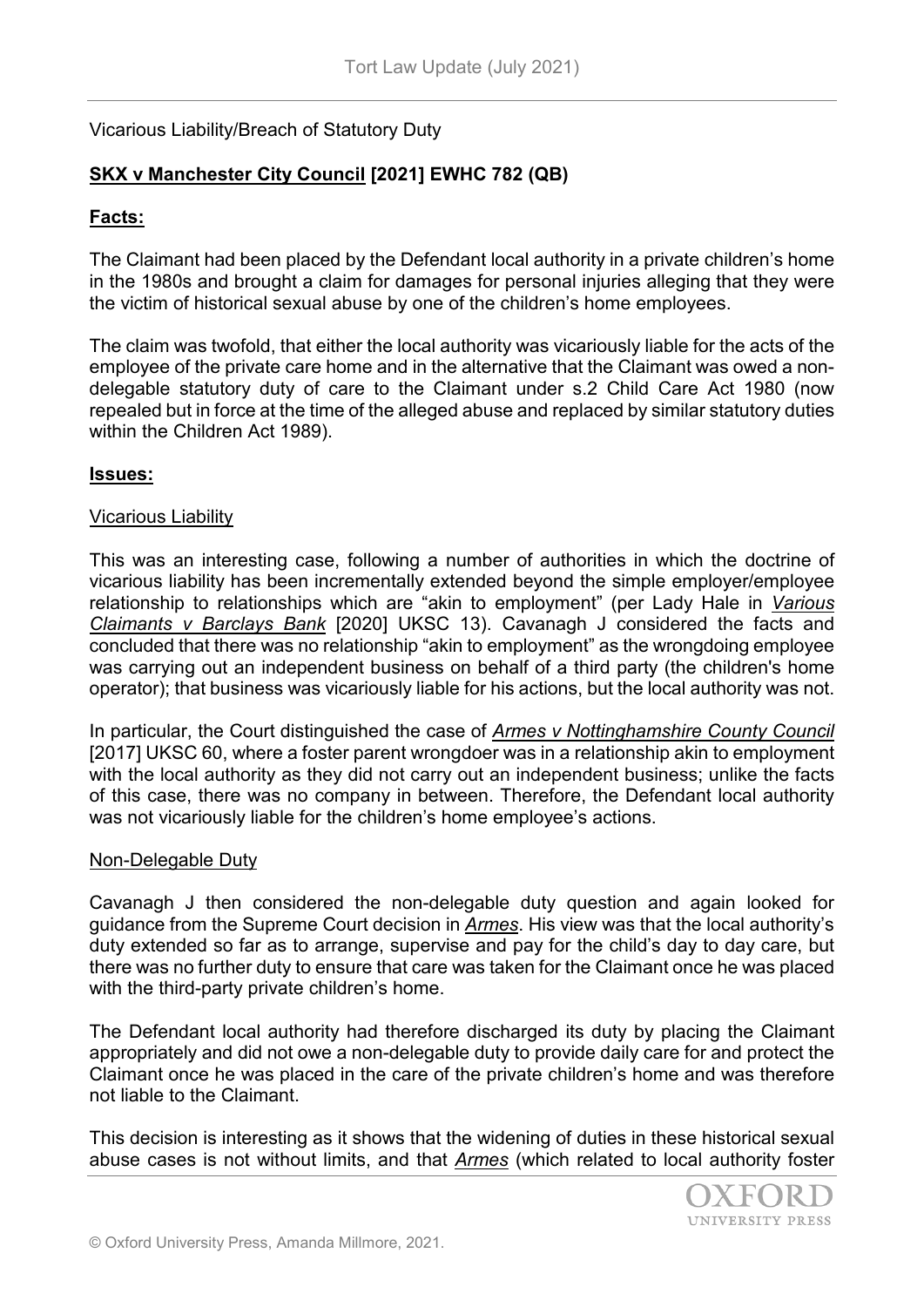parents) is not an opportunity to open the floodgates to hold local authorities liable for all abuse of children that they supported.

# Negligence - Causation

# **Leach v North East Ambulance Service NHS Foundation Trust [2020] EWHC 2914 (QB)**

# **Facts:**

The Claimant was alone at home when she suffered a subarachnoid haemorrhage (SAH) as a result of a ruptured aneurysm. Her first call to 999 was made at 14.22. At 15.10 ambulance records noted that an ambulance was required within 30 minutes. Multiple further calls were made by a neighbour and subsequently the Claimant's mother, and the ambulance eventually arrived at 16.11. The Defendant admitted it was negligent for the ambulance not to have arrived by 15.40 - so there was a 31 minute period of culpable delay.

The Claimant's SAH was treated successfully, but she developed significant Post-Traumatic Stress Disorder (PTSD) manifesting itself, in particular, as severe anxiety.

#### **Issues:**

The issue for the High Court to decide was whether the negligent period of delay caused or contributed to the onset of PTSD. The Defendant's case was based on evidence that she would have developed PTSD in any event, whereas the Claimant's case was based on evidence that it was not possible to specify the point the PTSD was triggered, but the 31 minute delay had made a material contribution to its onset.

HHJ Freedman (sitting as a Deputy High Court Judge) expressed the view that material contribution is particularly helpful as a concept when considering causation where an indivisible injury has occurred; in this case indivisible due to the difficulty in deciding the relevance of negligent and non-negligent delay. He concluded that it was not possible on the balance of probabilities to determine a fixed point in time during the wait for the ambulance that the PTSD was likely to develop, but the 31 minutes of negligent delay was important (being approximately one third of the overall delay) and made a material contribution to the Claimant's PTSD. Apportionment would not be appropriate for an indivisible injury.

Where medical evidence could not establish clearly that "but for" the negligent act, the Claimant would not have suffered the injury, the modified material contribution "but for" test was appropriate.

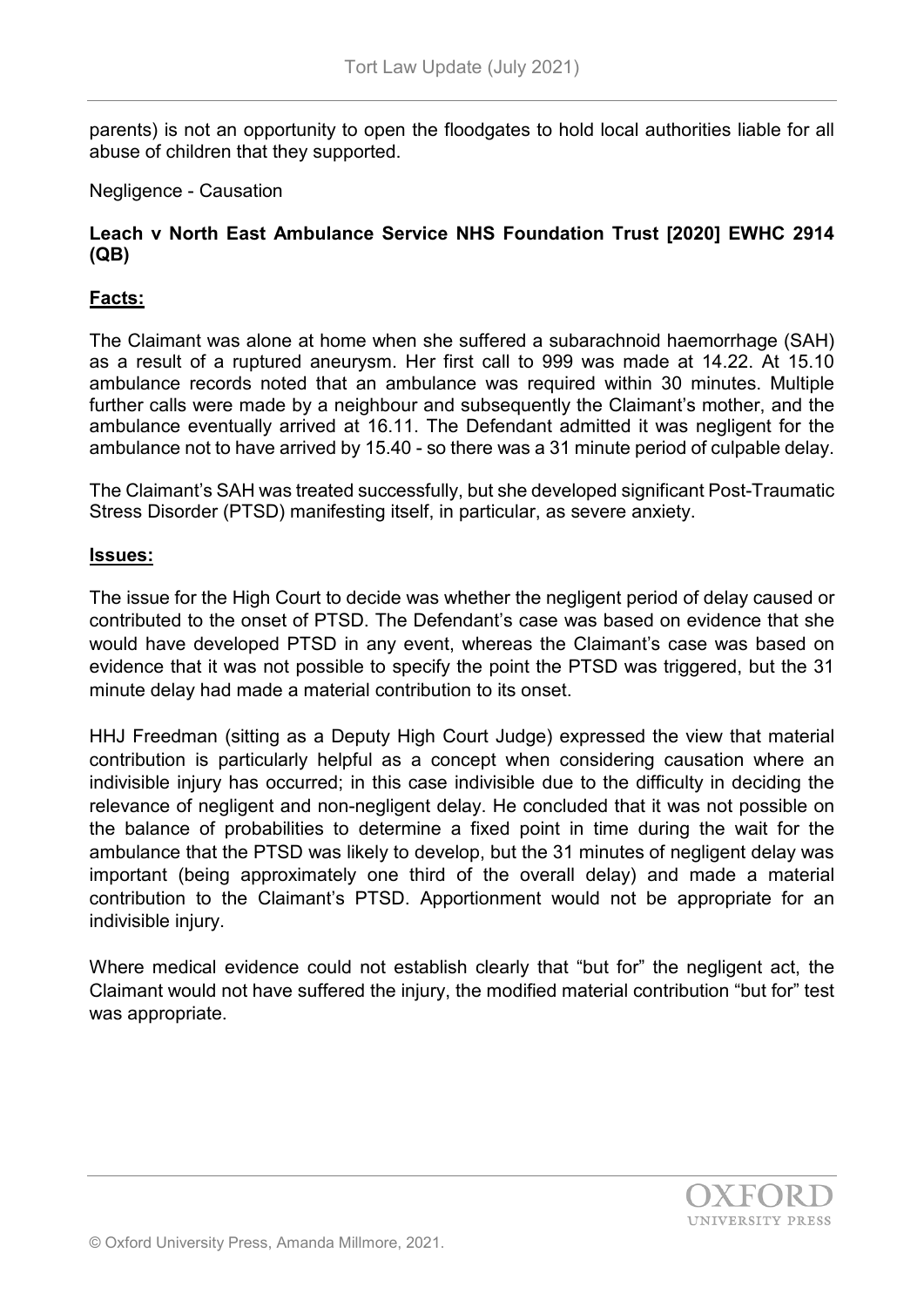# Defamation - Defences

# **Lachaux v Independent Print Limited & Others [2021] EWHC 1797 (QB)**

# **Facts:**

The facts of this case should be familiar, as the Supreme Court decided a preliminary issue about the meaning of serious harm in s.1(1) Defamation Act 2013 in *Lachaux v Independent Print Ltd & another* [2019] UKSC 27.

The Claimant, Bruno Lachaux brought libel actions in relation to the Defendants' newspaper reports alleging that amongst other behaviour towards his ex-wife he had been violent and abusive towards her during their marriage, removed their son from her possession and falsely accused her of abducting him.

Nicklin J dismissed the newspapers' public interest defence ordering them to pay £120,000 in libel damages and to publish a summary of his judgment.

### **Issues:**

### Public Interest Defence – s.4 Defamation Act 2013

Nicklin J was highly critical of the publishers' failure to uphold basic journalistic standards and considered the best way to approach a public interest defence under s.4 DA 2013. The burden of establishing a public interest defence lies with the publisher. He confirmed that there are 3 issues for the Court to determine under s.4(1) (at paragraph 129 of the judgment):

- *Was the statement complained of, or did if form part of, a statement on a matter of public interest? If so,*
- *Did the Defendant believe that publishing the statement complained of was in the public interest? If so,*
- *Was that belief reasonable?*

Nicklin J described publication in this case as "utterly irresponsible" (paragraph 92). He emphasised that to rely upon the public interest defence in s.4 DA 2013 the Defendant newspapers needed to verify the allegations made against the Claimant, given how serious they were, and to put those allegations to him for comment. It was also noted that the Defendants had breached their own code of conduct in addition to the Press Complaints Commission's Editorial Code of Practice (PCC Code). Without those key actions on the part of the Defendants, the judge felt that it was impossible to *reasonably* believe that publication was in the public interest and dismissed the defence.

To put it simply, the more serious the allegation, the more important it is for a Defendant to provide the Claimant the opportunity to give a response if they wish in order to rely upon a s.4 public interest defence.